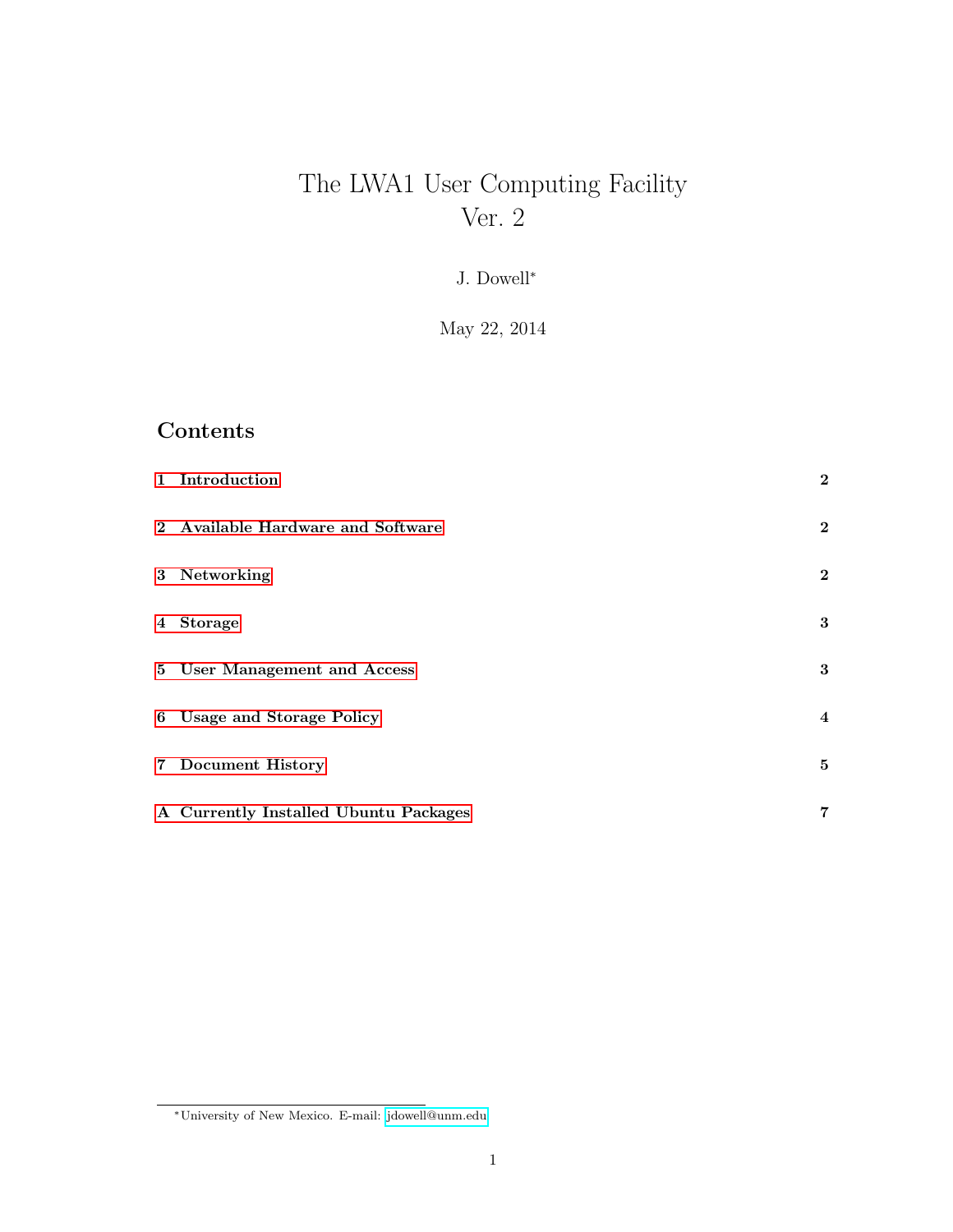#### <span id="page-1-0"></span>1 Introduction

The LWA1 User computing facility (UCF) is a six node cluster available to LWA1 users for reducing LWA1 data. The cluster is located in two racks in the old correlator room in the VLA control building. This location was selected in order to decrease the turn around time for data processing by moving the processing equipment closer to the data. This document describes the hardware and software setup of the cluster, and provides information about user access.

### <span id="page-1-1"></span>2 Available Hardware and Software

Each of the nodes consists of:

- an Intel(R) Core(TM) i7-3930K six core CPU with a clock rate of  $3.20\text{GHz}$ ;
- 32 GB of RAM;
- an Nvidia GeForce GTX6800 graphics card with
	- $-2$  GB of RAM,
	- 1536 CUDA cores, and
	- CUDA compute capability 3.0;
- an Nvidia Telsa C2075 graphics card with
	- $-6$  GB of RAM,
	- 448 CUDA cores, and
	- CUDA compute capability 2.0;
- a four port 10 GbE fiber card; and
- four 3 TB hard drives.

Each node runs the desktop version of Ubuntu  $12.04$  $12.04$  LTS<sup>1</sup> and has a variety of software installed by default, including ATLAS, bbcp, CASA, FFTW, PRESTO, LSL<sup>[2](#page-1-4)</sup>, OpenMPI, TEMPO, and TEMPO2. A complete listing of currently installed .deb software packages is given in Appendix [A.](#page-6-0) Users requiring additional software should contact the cluster administrator, Jayce Dowell, via e-mail.

#### <span id="page-1-2"></span>3 Networking

The UCF nodes are physically connected to each other via 10Gbase-SR 10 GbE fiber modules and 50/125 multimode fiber patch cables. The topology of the network is based on a torus and is one dimensional for the current complement of six nodes. In order to resolve loops within this topology the spanning tree protocol is used. The cluster is connected to the LWA1 Monitor and Control (MCS) 10.1.1.\* network via a 10 GbE connection to the shelter. See [\[1\]](#page-5-0) for details of the network configuration.

<span id="page-1-4"></span><span id="page-1-3"></span> $1$ http://releases.ubuntu.com/precise/

<sup>2</sup>The LSL Commissioning, Pulsar, and SessionSchedules exentsion are also avalible on each node under /usr/local/extensions/.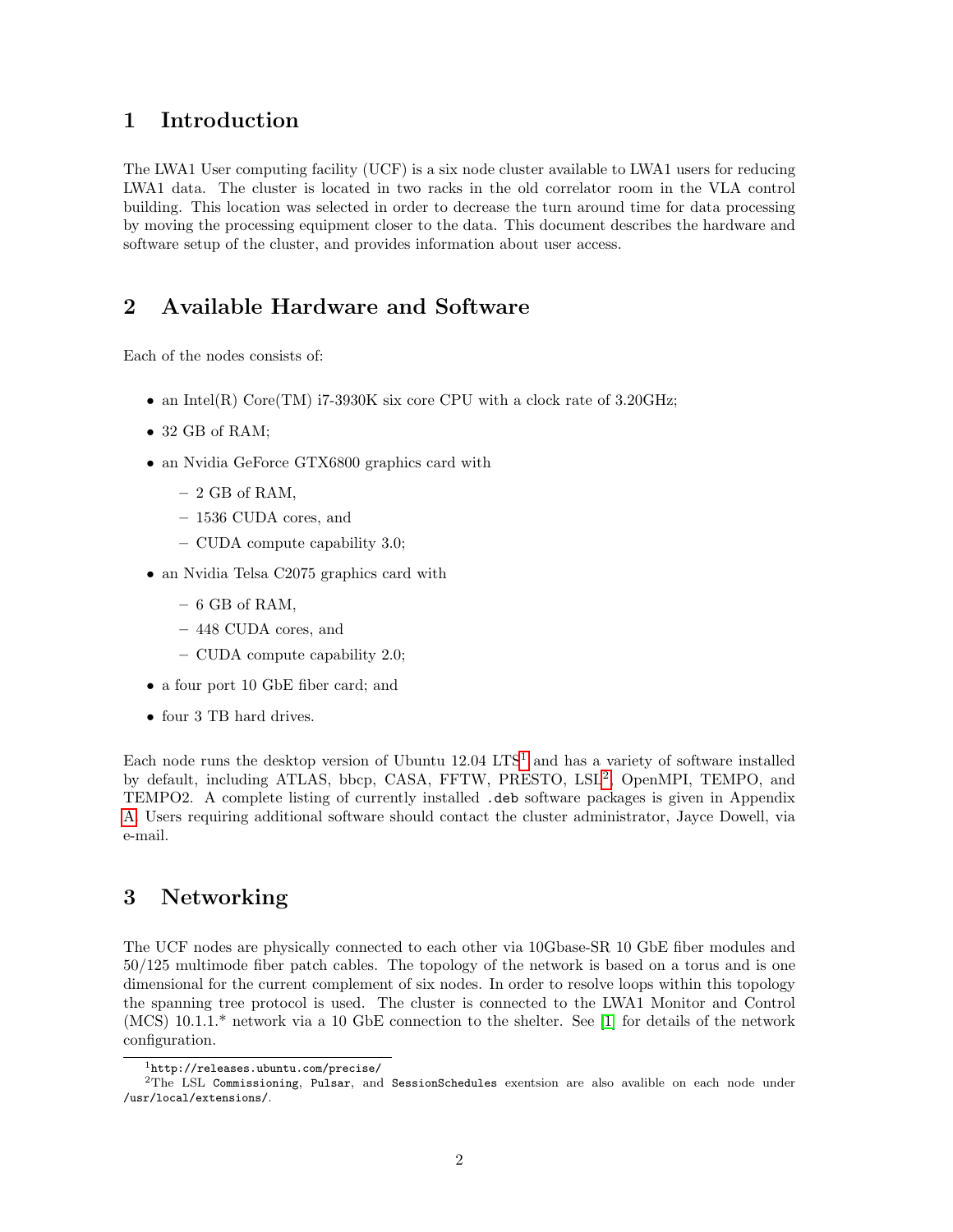#### <span id="page-2-0"></span>4 Storage

Data storage for the UCF is divided into three tiers: user-specific storage, temporary local storage, and temporary massive data storage.

- 1. The first tier is implemented through an NFS mounted home directory available on all of the nodes and bare 3 TB drives known as "toasters". The total storage under /home/ is 3.6 TB which is shared among all users. This mount point is intended to store the user's personal files as well as any final data products waiting to be transferred out of the cluster. Backups of the home directory are irregular and users are encouraged to actively backup files they are interested in preserving. The toasters, avaliable on each node under the /mnt/toaster/ mount point, serve a similar purpose but can be easily removed and shipped to the user.
- 2. The second tier is implemented as a temporary "scratch space" where users of the node can store intermediate data products that require further manipulation. This area is mounted as /data/local/ on each node and is world writable for all users of that particular node.
- 3. The final tier of storage is a distributed Gluster file system[3](#page-2-2) with a current total capacity of 50 TB. This file system, mounted on /data/network/, is constructed to be distributed, i.e., files are distributed across the various nodes that are part of the cluster. This arrangement allows for efficient access to the large data files that are to be stored on this file system. Since this file system is intended to only store raw data it is world readable but write permissions are restricted to the LWA1 operator. Users can request that files in this directory be deleted using the rmrd command. This will stage the files for deletion within 24 to 48 hours after the request is made.

Data and MCS0030 metadata [\[2\]](#page-5-1) files are copied over to the Gluster file system through mount points on each of the five data recorders. The copying process is initiated and monitored by the LWA1 operator on duty.

#### <span id="page-2-1"></span>5 User Management and Access

Users of the UCF are given individual unprivileged accounts which work on all nodes via a lightweight directory access protocol  $(LDAP)$  server running on node  $#1$ . All remote access to the cluster will be handled through secure shell (SSH) sessions. Since the cluster is located within the MCS network, users of the cluster will first need to connect to one of the UNM machines, e.g.,  $1$ walab.phys.unm.edu or hercules.phys.unm.edu and use an  $\mathrm{OpenVPN}^4$  $\mathrm{OpenVPN}^4$  tunnel to access the cluster nodes. The cluster LDAP information will also be available on lwalab.phys.unm.edu so that users will only need one set of credentials to access the cluster.

Time on one or more of the cluster nodes is allocated based on requests in the LWA1 observing proposals. See [\[3\]](#page-5-2) for details on how time is requested. Users needing to copy data off the cluster should contact the cluster administrator to schedule a window for the copy. This is required to ensure that data transfers do not interfere with the operation of LWA1 or other user requests. Files can be copied off using a number of programs such as scp, rsync, and bbcp.

<span id="page-2-2"></span> $3$ http://www.gluster.org/

<span id="page-2-3"></span><sup>4</sup>http://openvpn.net/index.php/open-source/overview.html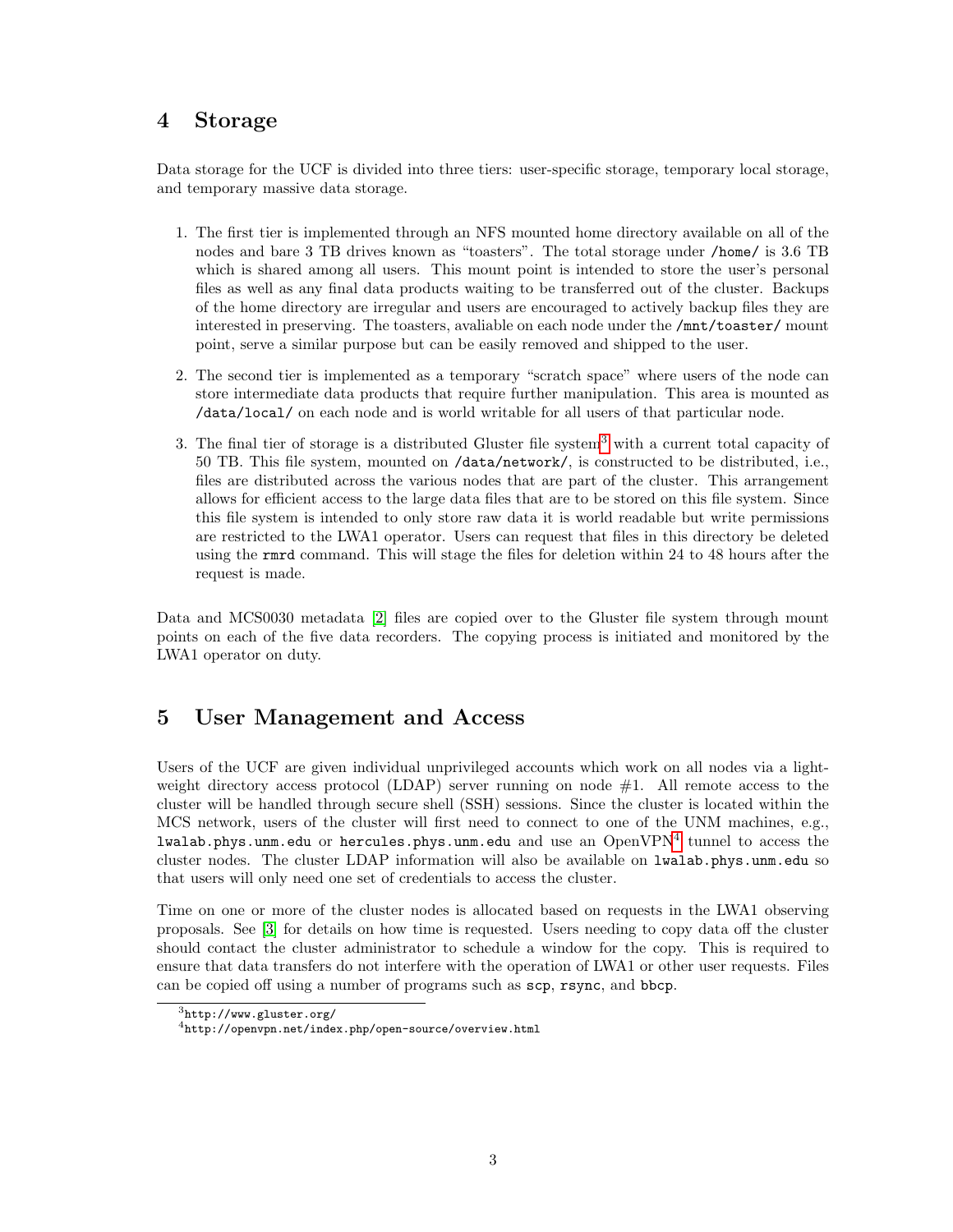#### <span id="page-3-0"></span>6 Usage and Storage Policy

Since the cluster is a shared resource, it is possible for multiple users to access the same node concurrently. Users are responsible for monitoring their processes to ensure that the nodes they are using do not become overburdened or hang. The state of the machines can be checked using standard UNIX tools such as ps, top, and free or via the LWAUCF Operations Screen page at <http://lwalab.phys.unm.edu/CompScreen/cs.php>.

Users are also responsible for monitoring their disk space usage on the /home, /data/local, and /data/network drives. Although there are currently no quotas on these drives, there are file age limits on /data/network. This filesystem is monitored on a monthly basis to identify files between 180 and 270 days old, and files older 270 days. Users with files meeting this first criterion will be notified by e-mail in order to determine whether or not the indicated files can be deleted. Files that are older than 270 days (9 months) are subject to automatic deletion two weeks after the user is notified by e-mail. Any user with files in this category can request that the files be saved by notifying the observatory staff. Files to be saved will be transferred to an external disk. For further details about the management of data files see [\[3\]](#page-5-2).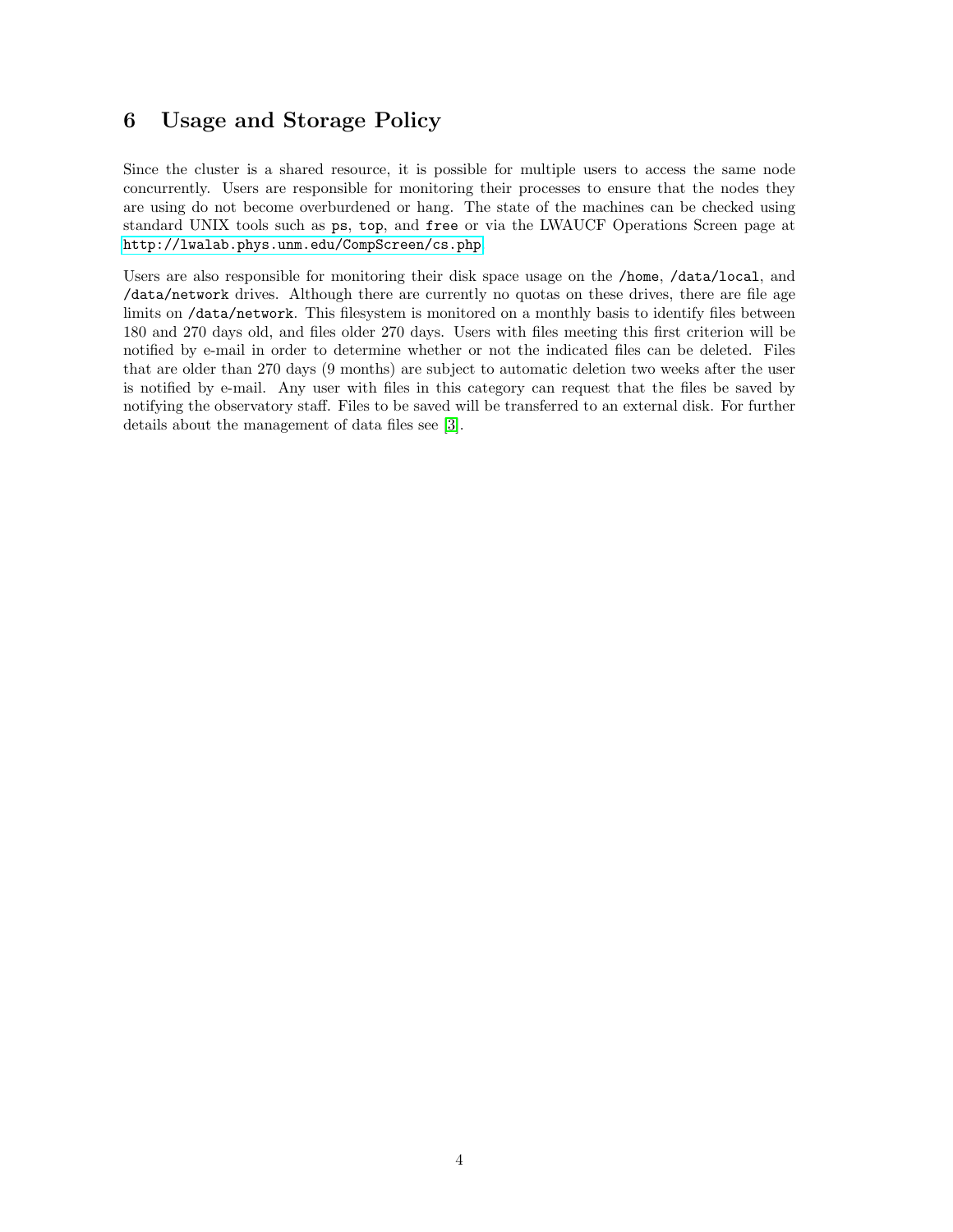# <span id="page-4-0"></span>7 Document History

- Version 2 (May 22, 2014): Updated for the new home directory size and monitoring of the data directory. Added information about the "toasters" on each node. Added a list of .deb packages that are installed. Added a usage and storage policy.
- Version 1 (Nov 25, 2012): First version.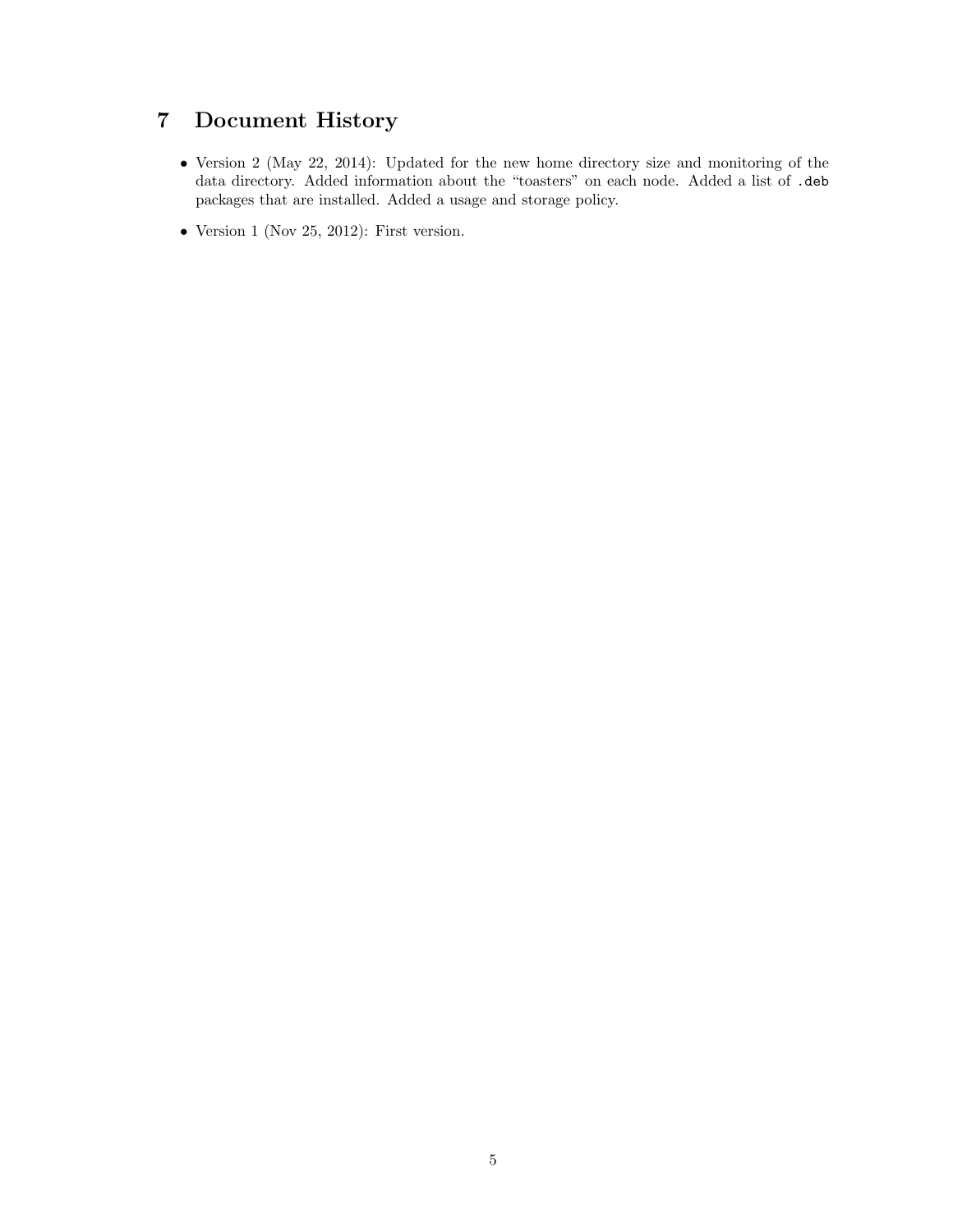## References

- <span id="page-5-0"></span>[1] J. Craig et al., "LWA1 Local Area Network Configuration", Ver. 7.0, MCS Memo No. 33, Oct 25, 2012.
- <span id="page-5-1"></span>[2] S. Ellingson, "LWA Station-Level Observing Procedure and Associated Metadata", Ver. 5.0, MCS Memo No. 30, Apr 13, 2011.
- <span id="page-5-2"></span>[3] G. Taylor et al., "LWA Data Management", Ver. 2.0, LWA Memo No. 177, Nov 20, 2012.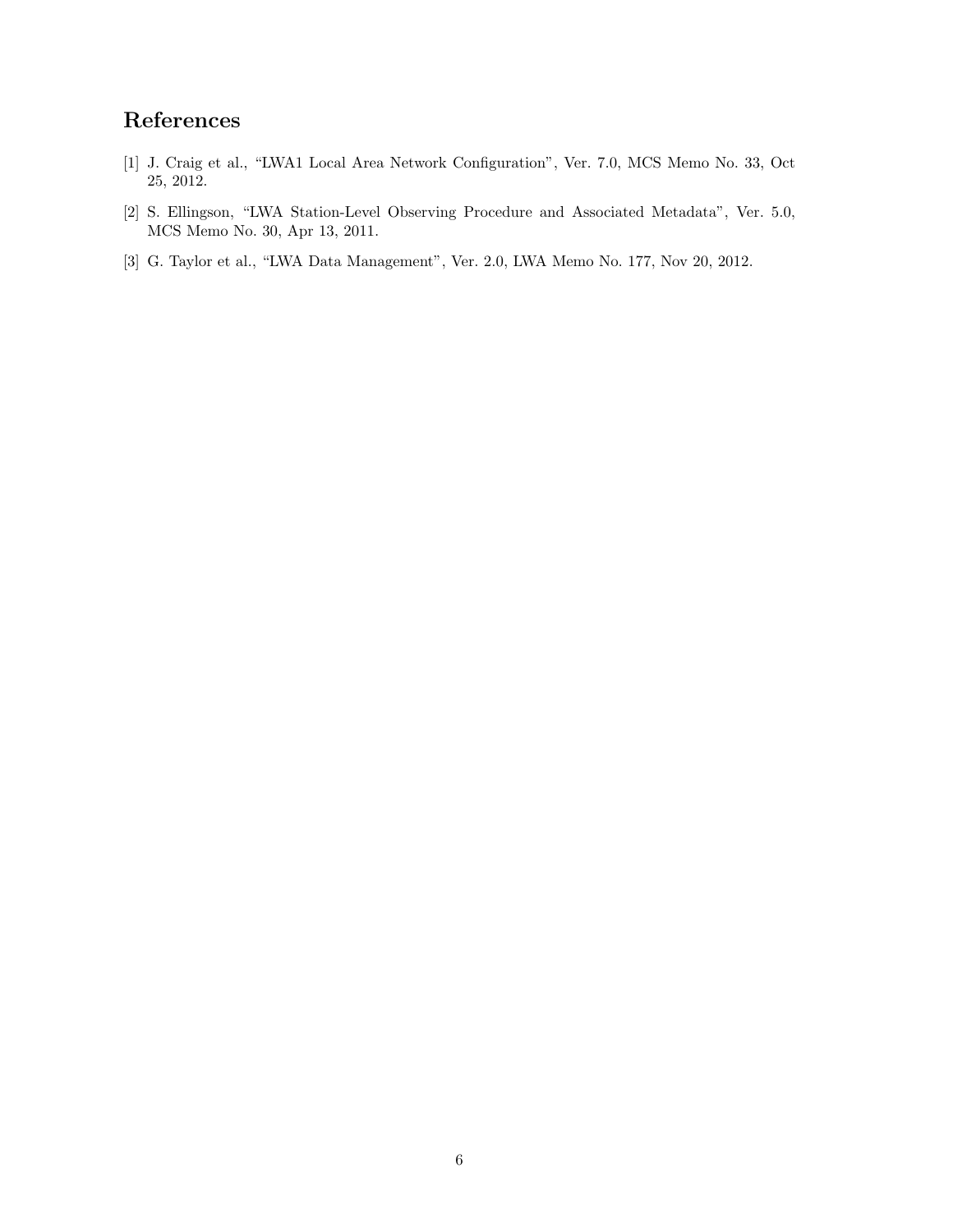#### <span id="page-6-0"></span>A Currently Installed Ubuntu Packages

accountsservice acl acpi-support acpid activity-log-manager-common activity-log-manager-controlcenter adduser adium-theme-ubuntu aisleriot alacarte alsa-base alsa-utils anacron apache2 apache2-mpm-prefork apache2-utils apache2.2-bin apache2.2-common apg app-install-data app-install-data-partner apparmor appmenu-gtk appmenu-gtk3 appmenu-qt apport apport-gtk apport-symptoms apt apt-transport-https apt-utils apt-xapian-index aptdaemon aptdaemon-data apturl apturl-common aspell aspell-en at at-spi2-core attr auth-client-config autoconf autoconf2.13 automake automake1.4 autotools-dev avahi-autoipd avahi-daemon avahi-utils

bamfdaemon baobab base-files base-passwd bash bash-completion bc bind9-host binutils bison blcr-util blt bluez bluez-alsa bluez-cups bluez-gstreamer bmon branding-ubuntu brasero brasero-cdrkit brasero-common bridge-utils brltty bsdmainutils bsdutils busybox-initramfs busybox-static bzip2 ca-certificates ca-certificates-java ccrypt checkbox checkbox-qt cifs-utils cmake cmake-data cmap-adobe-japan2 colord command-not-found command-not-found-data compiz compiz-core compiz-gnome compiz-plugins-default compiz-plugins-main-default compizconfig-backend-gconf console-setup consolekit coreutils cpio cpp

 $cpp-4.6$ crda cron cryptsetup-bin csh cups cups-bsd cups-client cups-common cups-filters cups-pk-helper cups-ppdc cvs cython dash dbus dbus-x11 dc dconf-gsettings-backend dconf-service debconf debconf-i18n debianutils default-jre default-jre-headless deja-dup desktop-file-utils dictionaries-common diffutils dkms dmidecode dmsetup dmz-cursor-theme dnsmasq-base dnsutils doc-base docbook-xml docbook-xsl docutils-common docutils-doc dos2unix dosfstools dpkg duplicity dvd+rw-tools dvipng e2fslibs e2fsprogs ed efibootmgr eject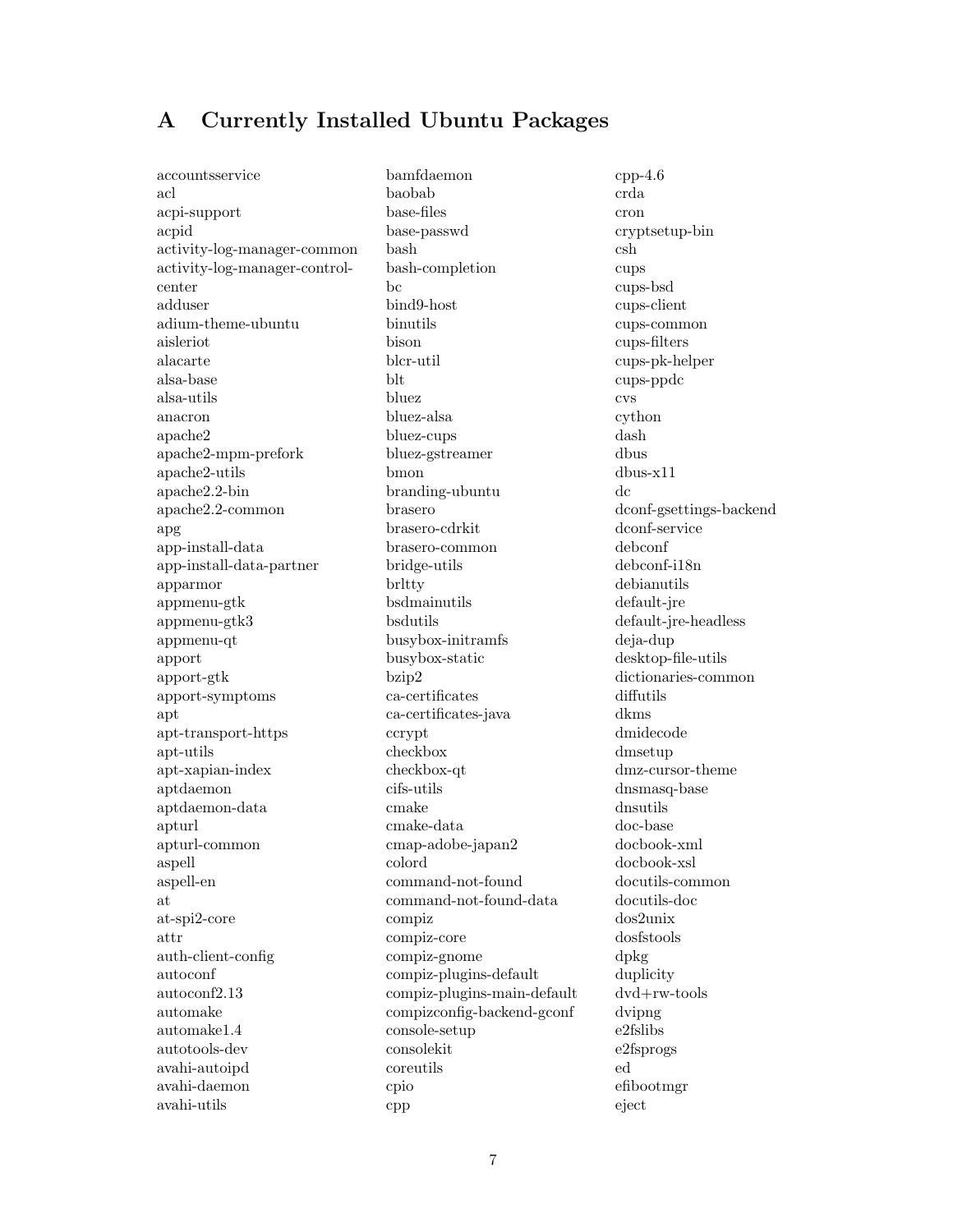emacs emacs23 emacs23-bin-common emacs23-common emacsen-common empathy empathy-common enchant eog espeak espeak-data ethtool evince evince-common evolution-data-server evolution-data-server-common example-content expect fakeroot ffmpeg file file-roller findutils finger firefox firefox-globalmenu firefox-gnome-support firefox-locale-en flex folks-common fontconfig fontconfig-config fonts-kacst fonts-kacst-one fonts-khmeros-core fonts-lao fonts-liberation fonts-nanum fonts-opensymbol fonts-takao-pgothic fonts-thai-tlwg fonts-tlwg-garuda fonts-tlwg-kinnari fonts-tlwg-loma fonts-tlwg-mono fonts-tlwg-norasi fonts-tlwg-purisa fonts-tlwg-sawasdee fonts-tlwg-typewriter fonts-tlwg-typist fonts-tlwg-typo fonts-tlwg-umpush fonts-tlwg-waree foomatic-db-compressed-ppds

foomatic-db-engine foomatic-filters freenx freenx-rdp freenx-server freenx-smb freenx-vnc friendly-recovery ftp fuse fuse-utils  $g++$  $g$ ++-4.6 gadmin-openvpn-server gcalctool gcc gcc-4.6 gcc-4.6-base gccxml gconf-service gconf-service-backend gconf2 gconf2-common gcp gdb gedit gedit-common genisoimage geoclue geoclue-ubuntu-geoip geoip-database gettext gettext-base gfortran gfortran-4.6 ghostscript ghostscript-cups ghostscript-x ginn gir1.2-appindicator3-0.1 gir1.2-atk-1.0 gir1.2-atspi-2.0 gir1.2-dbusmenu-glib-0.4 gir1.2-dbusmenu-gtk-0.4 gir1.2-dee-1.0 gir1.2-freedesktop  $g$ ir1.2-gconf-2.0 gir1.2-gdkpixbuf-2.0 gir1.2-glib-2.0 gir1.2-gmenu-3.0 gir1.2-gnomebluetooth-1.0 gir1.2-gnomekeyring-1.0 gir1.2-gst-plugins-base-0.10 gir1.2-gstreamer-0.10

gir1.2-gtk-2.0 gir1.2-gtk-3.0 gir1.2-gtksource-3.0 gir1.2-gudev-1.0 gir1.2-indicate-0.7 gir1.2-javascriptcoregtk-3.0 gir1.2-launchpad-integration-3.0 gir1.2-notify-0.7 gir1.2-panelapplet-4.0 gir1.2-pango-1.0  $g$ ir1.2-peas-1.0 gir1.2-rb-3.0 gir1.2-soup-2.4 gir1.2-totem-1.0 gir1.2-totem-plparser-1.0 gir1.2-ubuntuoneui-3.0 gir1.2-unity-5.0 gir1.2-vte-2.90 gir1.2-webkit-3.0 gir1.2-wnck-3.0 git git-man gkrellm gksu glib-networking glib-networking-common glib-networking-services glusterfs-client glusterfs-common glusterfs-server gnome-accessibility-themes gnome-applets gnome-applets-data gnome-bluetooth gnome-control-center gnome-control-center-data gnome-desktop3-data gnome-disk-utility gnome-font-viewer gnome-games-data gnome-icon-theme gnome-icon-theme-symbolic gnome-keyring gnome-media gnome-menus gnome-nettool gnome-online-accounts gnome-orca gnome-panel gnome-panel-data gnome-power-manager gnome-screensaver gnome-screenshot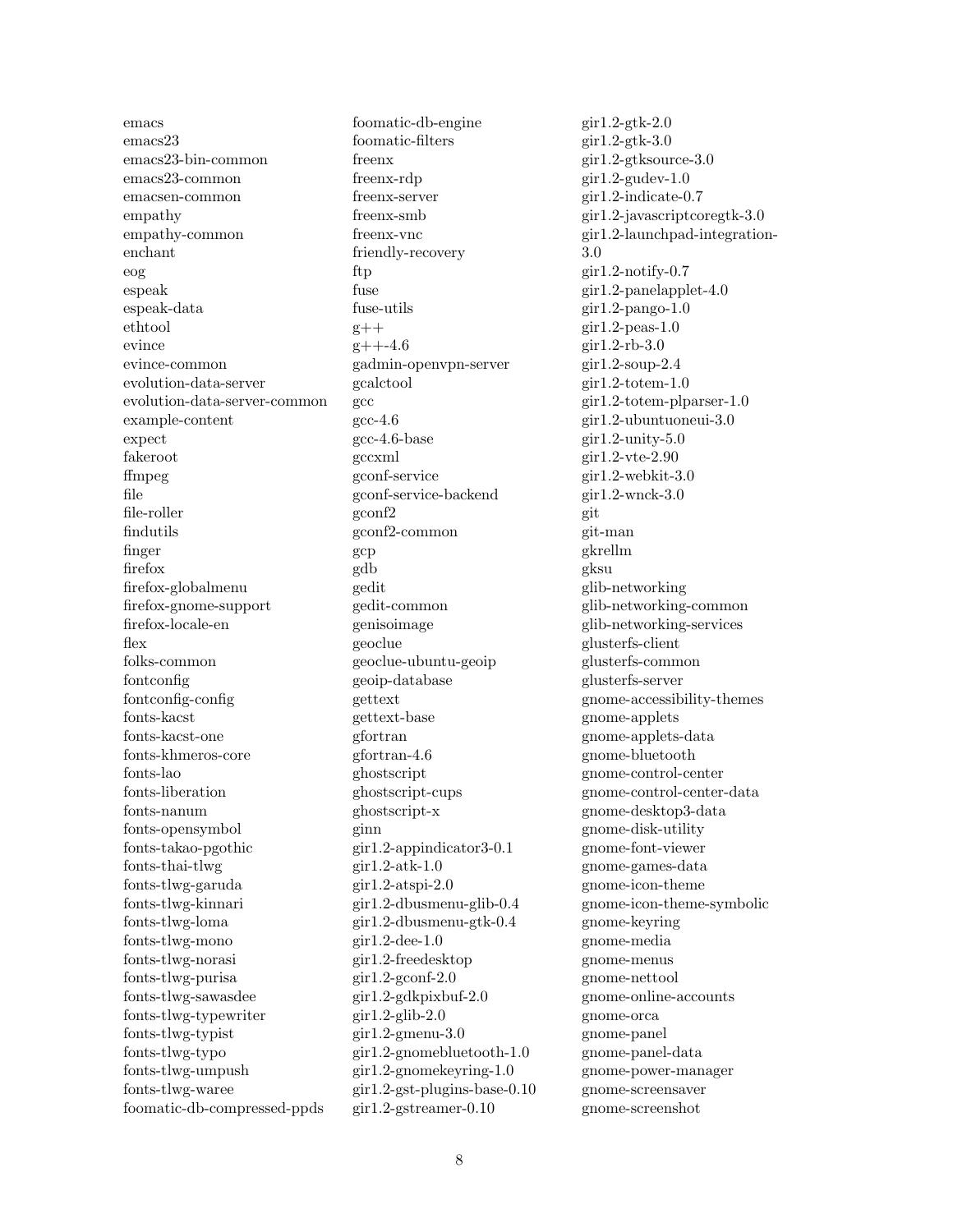gnome-session gnome-session-bin gnome-session-canberra gnome-session-common gnome-session-fallback gnome-settings-daemon gnome-sudoku gnome-system-log gnome-system-monitor gnome-terminal gnome-terminal-data gnome-user-guide gnome-user-share gnomine gnupg gnuplot gnuplot-nox gnuplot-x11 gpgv graphviz grep groff groff-base growisofs grub-common grub-efi grub-efi-amd64 grub-efi-amd64-bin grub2-common gs-cjk-resource gsettings-desktop-schemas gsfonts gstreamer0.10-alsa gstreamer0.10-gconf gstreamer0.10-nice gstreamer0.10-plugins-base gstreamer0.10-plugins-baseapps gstreamer0.10-plugins-good gstreamer0.10-pulseaudio gstreamer0.10-tools gstreamer0.10-x gtk2-engines gtk2-engines-murrine gtk3-engines-unico gucharmap guile-1.8-libs gv gvfs gvfs-backends gvfs-bin gvfs-common gvfs-daemons gvfs-fuse

gvfs-libs gwibber gwibber-service gwibber-service-facebook gwibber-service-identica gwibber-service-twitter gzip h5utils hdf5-tools hdfview hdparm heirloom-mailx hicolor-icon-theme hostname hplip hplip-data htop humanity-icon-theme hunspell-en-us hwdata hyphen-en-us ibus ibus-gtk ibus-gtk3 ibus-pinyin ibus-pinyin-db-android ibus-table icedtea-6-jre-cacao icedtea-6-jre-jamvm icedtea-netx icedtea-netx-common icoutils ifupdown im-switch imagemagick imagemagick-common indicator-applet-complete indicator-application indicator-appmenu indicator-datetime indicator-messages indicator-power indicator-printers indicator-session indicator-sound indicator-status-provider-mc5 info initramfs-tools initramfs-tools-bin initscripts inputattach insserv install-info intel-gpu-tools

intltool-debian iperf iproute iptables iputils-arping iputils-ping iputils-tracepath ipython irqbalance isc-dhcp-client isc-dhcp-common iso-codes iw java-common java-wrappers jockey-common jockey-gtk kate kate-data katepart kbd kde-runtime kde-runtime-data kdelibs-bin kdelibs5-data kdelibs5-plugins kdoctools kerneloops-daemon keyboard-configuration keyutils klibc-utils krb5-locales kubuntu-debug-installer landscape-client-ui-install language-pack-en language-pack-en-base language-pack-gnome-en language-pack-gnome-en-base language-selector-common language-selector-gnome laptop-detect launchpad-integration ldap-auth-client ldap-auth-config ldap-utils ldapscripts less libaa1 libaccountsservice0 libacl1 libaio1 libamd2.2.0 libapache2-mod-php5 libappindicator1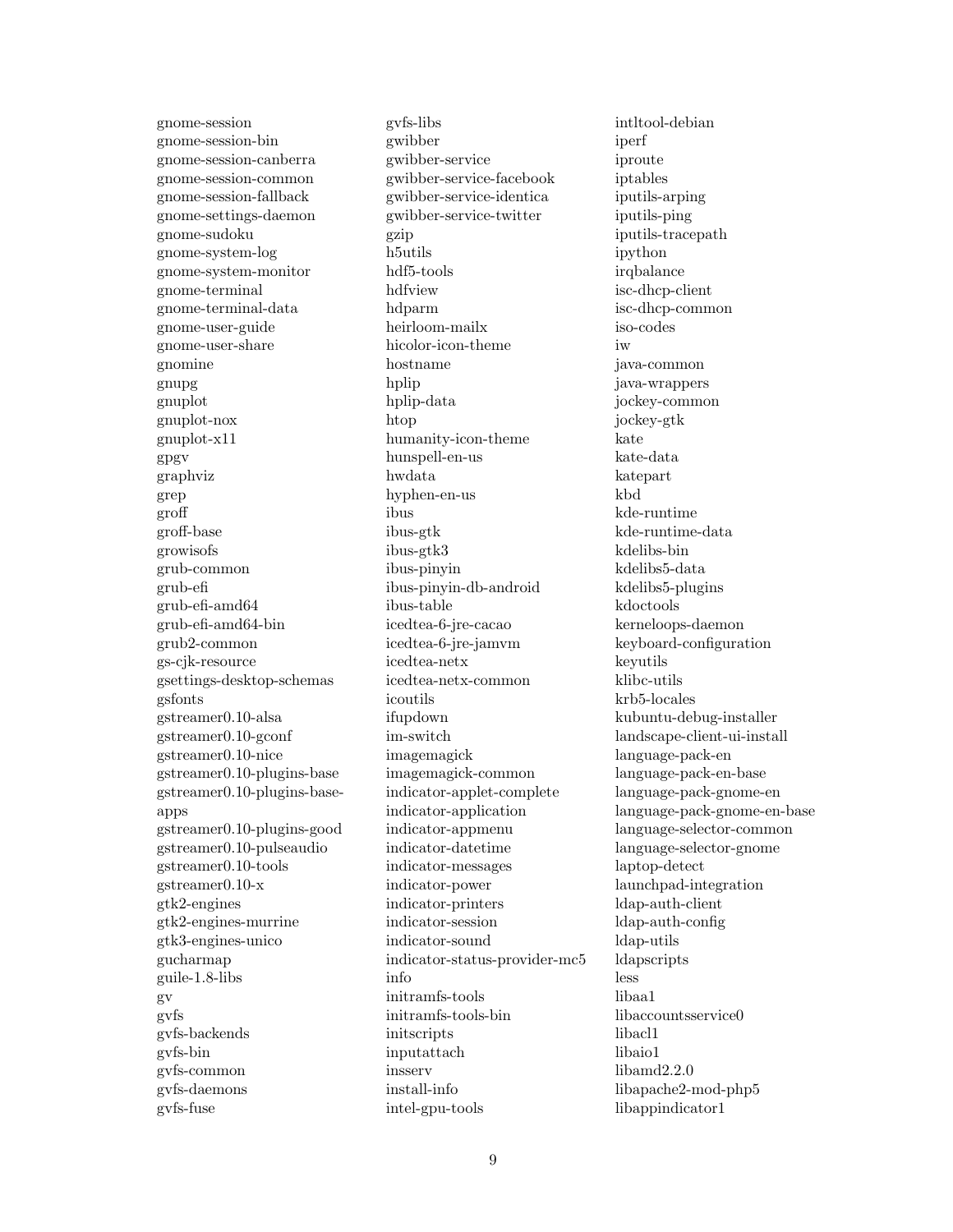libappindicator3-1 libapr1 libaprutil1 libaprutil1-dbd-sqlite3 libaprutil1-ldap libapt-inst1.4 libapt-pkg4.12 libarchive12 libarpack2 libart-2.0-2 libasn1-8-heimdal libasound2 libasound2-plugins libaspell15 libasyncns0 libatasmart4 libatk-adaptor libatk-adaptor-schemas libatk-wrapper-java libatk-wrapper-java-jni libatk1.0-0 libatk1.0-data libatkmm-1.6-1 libatlas-base-dev libatlas-dev libatlas3gf-base libatspi2.0-0 libattica0.3 libattr1 libaudio2 libav-tools libavahi-client3 libavahi-common-data libavahi-common3 libavahi-core7 libavahi-glib1 libavahi-gobject0 libavahi-ui-gtk3-0 libavc1394-0 libavcodec53 libavdevice53 libavfilter2 libavformat53 libavutil51 libbamf0 libbamf3-0 libbind9-80 libbison-dev libblas-dev libblas3gf libblkid1 libbluetooth3 libboost-all-dev libboost-date-time-dev

libboost-date-time1.46-dev libboost-date-time1.46.1 libboost-dev libboost-filesystem-dev libboost-filesystem1.46-dev libboost-filesystem1.46.1 libboost-graph-dev libboost-graph-parallel-dev libboost-graph-parallel1.46-dev libboost-graph-parallel1.46.1 libboost-graph1.46-dev libboost-graph1.46.1 libboost-iostreams-dev libboost-iostreams1.46-dev libboost-iostreams1.46.1 libboost-math-dev libboost-math1.46-dev libboost-math1.46.1 libboost-mpi-dev libboost-mpi-python-dev libboost-mpi1.46-dev libboost-mpi1.46.1 libboost-program-options-dev libboost-program-options1.46 dev libboost-program-options1.46.1 libboost-python-dev libboost-python1.46-dev libboost-python1.46.1 libboost-regex-dev libboost-regex1.46-dev libboost-regex1.46.1 libboost-serialization-dev libboost-serialization1.46-dev libboost-serialization1.46.1 libboost-signals-dev libboost-signals1.46-dev libboost-signals1.46.1 libboost-system-dev libboost-system1.46-dev libboost-system1.46.1 libboost-test-dev libboost-test1.46-dev libboost-test1.46.1 libboost-thread-dev libboost-thread1.46-dev libboost-thread1.46.1 libboost-wave-dev libboost-wave1.46-dev libboost-wave1.46.1 libboost1.46-dev libbrasero-media3-1 libbrlapi0.5 libbsd0

libburn4 libbz2-1.0 libc-bin libc-dev-bin libc6 libc6-dev libcaca0 libcairo-gobject2 libcairo-perl libcairo2 libcairomm-1.0-1 libcamel-1.2-29 libcanberra-gtk-module libcanberra-gtk0 libcanberra-gtk3-0 libcanberra-gtk3-module libcanberra-pulse libcanberra0 libcap-ng0 libcap2 libcap2-bin libccolamd2.7.1 libcdio-cdda1 libcdio-paranoia1 libcdio13 libcdparanoia0 libcdt4 libcfitsio3 libcfitsio3-dev libcgraph5 libcholmod1.7.1 libck-connector0 libclass-isa-perl libclucene0ldbl libcmis-0.2-0 libcolamd2.7.1 libcolord1 libcomerr2 libcompizconfig0 libcr0 libcroco3 libcrypt-passwdmd5-perl libcryptsetup4 libcups2 libcupscgi1 libcupsdriver1 libcupsfilters1 libcupsimage2 libcupsmime1 libcupsppdc1 libcurl3 libcurl3-gnutls libcurl3-nss libcxsparse2.2.3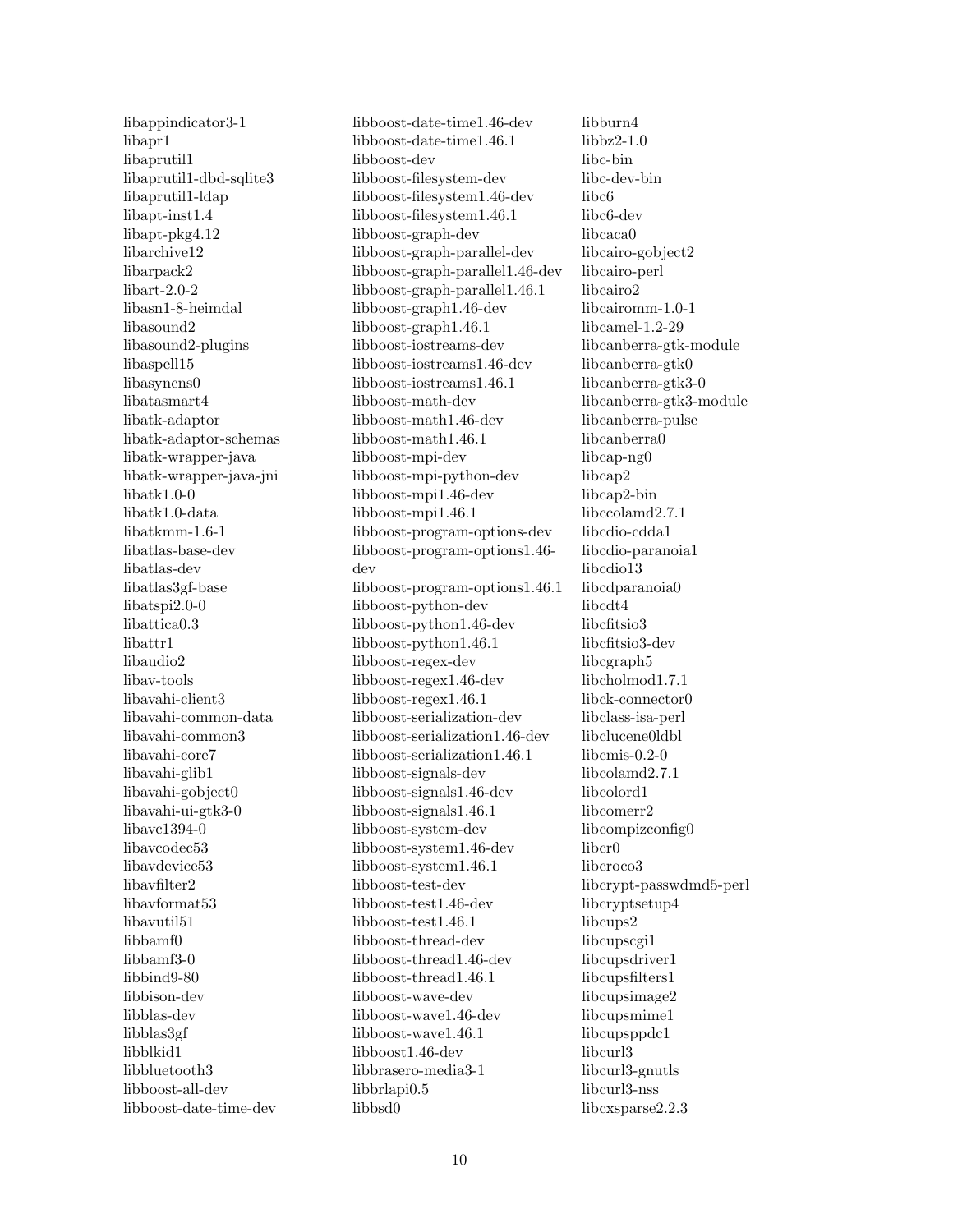libdaemon0 libdatrie1 libdb4.8 libdb5.1 libdbus-1-3 libdbus-glib-1-2 libdbusmenu-glib4 libdbusmenu-gtk3-4 libdbusmenu-gtk4 libdbusmenu-qt2 libdc1394-22 libdconf-dbus-1-0 libdconf-qt0 libdconf0 libdecoration0 libdee-1.0-4 libdevmapper-event1.02.1 libdevmapper1.02.1 libdiscid0 libdjvulibre-text libdjvulibre21 libdlrestrictions1 libdmapsharing-3.0-2 libdns81 libdotconf1.0 libdrm-intel1 libdrm-nouveau1a libdrm-radeon1 libdrm2 libdv4 libebackend-1.2-1 libebook-1.2-12 libecal-1.2-10 libedata-book-1.2-11 libedata-cal-1.2-13 libedataserver-1.2-15 libedataserverui-3.0-1 libedit2 libelf1 libenchant1c2a libencode-locale-perl libept1.4.12 liberror-perl libespeak1 libevent-2.0-5 libevince3-3 libexempi3 libexif12 libexiv2-11 libexpat1 libexpat1-dev libexttextcat-data libexttextcat0 libfarstream-0.1-0

libffi6 libfftw3-3 libfftw3-dev libfile-basedir-perl libfile-copy-recursive-perl libfile-desktopentry-perl libfile-listing-perl libfile-mimeinfo-perl libfl-dev libflac8 libfltk1.1 libfolks-eds25 libfolks-telepathy25 libfolks25 libfont-afm-perl libfontconfig1 libfontenc1 libframe6 libfreerdp-plugins-standard libfreerdp1 libfreetype6 libfribidi0 libfs6 libfuse-dev libfuse2 libgail-3-0 libgail-common libgail18 libgcc1 libgck-1-0 libgconf-2-4 libgconf2-4 libgcr-3-1 libgcr-3-common libgcrypt11 libgd2-xpm libgdata-common libgdata13 libgdbm-dev libgdbm3 libgdk-pixbuf2.0-0 libgdk-pixbuf2.0-common libgdu-gtk0 libgdu0 libgee2 libgeis1 libgeoclue0 libgeoip1 libgettextpo0 libgexiv2-1 libgfortran3 libgif4 libgirepository-1.0-1 libgksu2-0

libgl1-mesa-dri libgl1-mesa-glx libglade2-0 libglapi-mesa libglew1.6 libglewmx1.6 libglib-perl libglib2.0-0 libglib2.0-bin libglib2.0-data libglib2.0-dev libglibmm-2.4-1c2a libglpk0 libglu1-mesa libgmime-2.6-0 libgmp10 libgnome-bluetooth8 libgnome-control-center1 libgnome-desktop-3-2 libgnome-keyring-common libgnome-keyring0 libgnome-media-profiles-3.0-0 libgnome-menu-3-0 libgnome-menu2 libgnome2-common libgnomekbd-common libgnomekbd7 libgnutls-openssl27 libgnutls26 libgoa-1.0-0 libgoa-1.0-common libgomp1 libgpg-error0 libgpgme11 libgphoto2-2 libgphoto2-l10n libgphoto2-port0 libgpm2 libgpod-common libgpod4 libgrail5 libgraph4 libgraphicsmagick++3 libgraphicsmagick3 libgrip0 libgs9 libgs9-common libgsl0-dev libgsl0ldbl libgsm1 libgssapi-krb5-2 libgssapi3-heimdal libgssdp-1.0-3 libgssglue1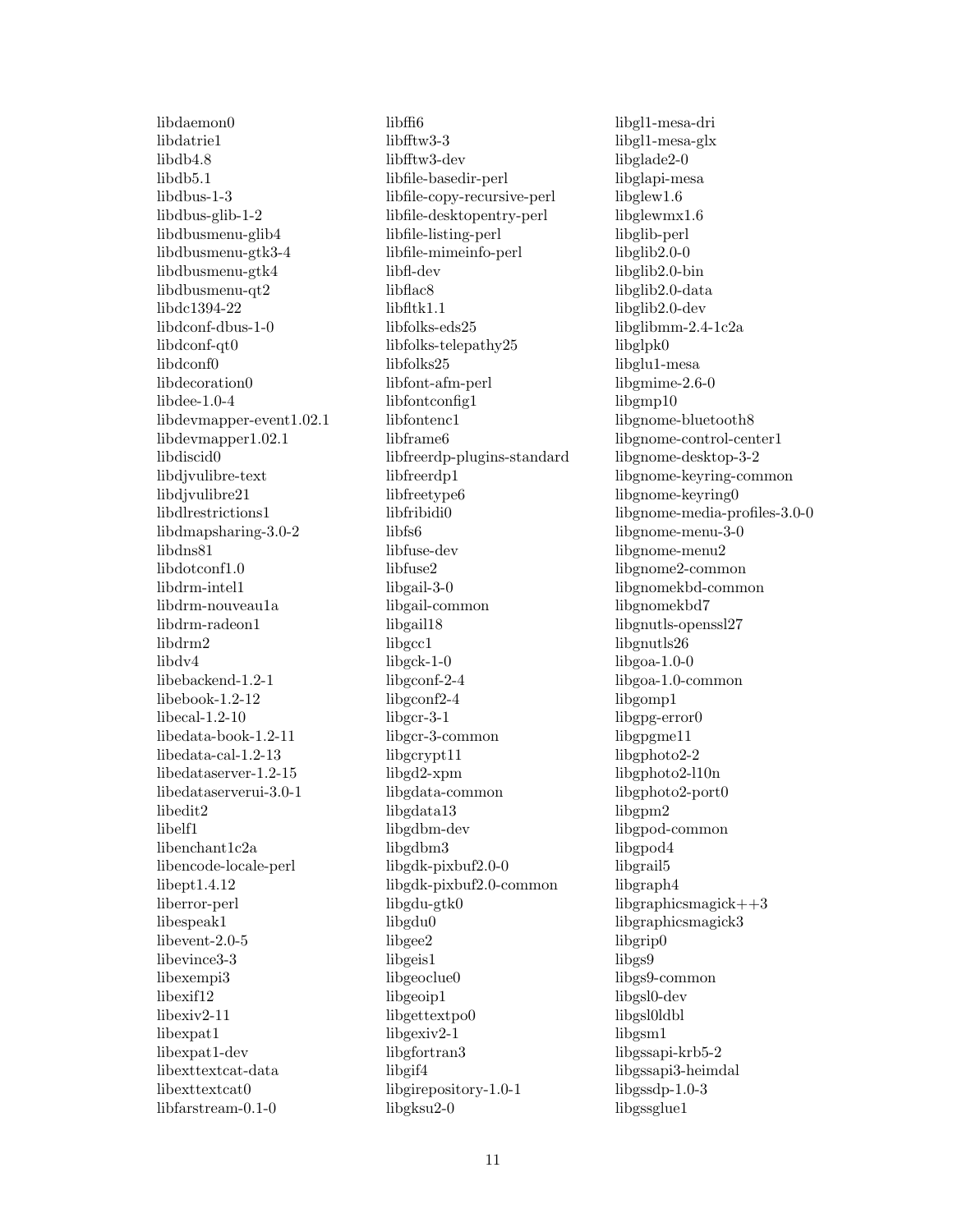libgstreamer-plugins-base0.10-0 libgstreamer0.10-0 libgtk-3-0 libgtk-3-bin libgtk-3-common libgtk2-perl libgtk2.0-0 libgtk2.0-bin libgtk2.0-common libgtkmm-3.0-1 libgtksourceview-3.0-0 libgtksourceview-3.0-common libgtkspell-3-0 libgtop2-7 libgtop2-common libgucharmap-2-90-7 libgudev-1.0-0 libgupnp-1.0-4 libgupnp-igd-1.0-4 libgutenprint2 libgvc5 libgvpr1 libgweather-3-0 libgweather-common libgwibber-gtk2 libgwibber2 libhcrypto4-heimdal libhdf4-0 libhdf5-serial-1.8.4 libhdf5-serial-dev libheimbase1-heimdal libheimntlm0-heimdal libhpmud0 libhtml-form-perl libhtml-format-perl libhtml-parser-perl libhtml-tagset-perl libhtml-tree-perl libhttp-cookies-perl libhttp-daemon-perl libhttp-date-perl libhttp-message-perl libhttp-negotiate-perl libhunspell-1.3-0 libhx509-5-heimdal libhyphen0 libibus-1.0-0 libibverbs-dev libibverbs1 libical0 libice-dev libice6 libicu-dev libicu48

libidl-common libidl0 libidn11 libido3-0.1-0 libiec61883-0 libieee1284-3  $libiis-0.35$ libilmbase6 libimobiledevice2 libindicate-gtk3 libindicate5 libindicator-messages-statusprovider1 libindicator3-7 libindicator7 libio-pty-perl libio-socket-inet6-perl libio-socket-ssl-perl libisc83 libisccc80 libisccfg82 libisofs6 libiw30 libjack-jackd2-0 libjasper1 libjavascriptcoregtk-3.0-0 libjbig2dec0 libjgraph-java libjhdf4-java libjhdf4-jni libjhdf5-java libjhdf5-jni libjpeg-turbo8 libjpeg-turbo8-dev libjpeg8 libjpeg8-dev libjs-jquery libjs-sphinxdoc libjs-underscore libjson-glib-1.0-0 libjson0 libjte1 libk5crypto3 libkateinterfaces4 libkatepartinterfaces4 libkcmutils4 libkde3support4 libkdeclarative5 libkdecore5 libkdesu5 libkdeui5 libkdewebkit5 libkdnssd4 libkemoticons4

libkeyutils1 libkfile4 libkhtml5 libkidletime4 libkio5 libkjsapi4 libkjsembed4 libklibc libkmediaplayer4 libknewstuff2-4 libknewstuff3-4 libknotifyconfig4 libkntlm4 libkparts4 libkpathsea5 libkpty4 libkrb5-26-heimdal libkrb5-3 libkrb5support0 libkrosscore4 libktexteditor4 liblapack3gf liblaunchpad-integration-3.0-1 liblaunchpad-integrationcommon liblcms1 liblcms2-2 libldap-2.4-2 liblightdm-gobject-1-0 liblircclient0 libllvm3.0 liblocale-gettext-perl liblockfile-bin liblockfile1 liblouis-data liblouis2 liblqr-1-0 libltdl-dev libltdl7 liblua5.1-0 liblvm2app2.2 liblwp-mediatypes-perl liblwp-protocol-https-perl liblwres80 liblzma5 liblzo2-2 libm17n-0 libmagic1 libmagickcore4 libmagickcore4-extra libmagickwand4 libmail-sendmail-perl libmailtools-perl libmatheval1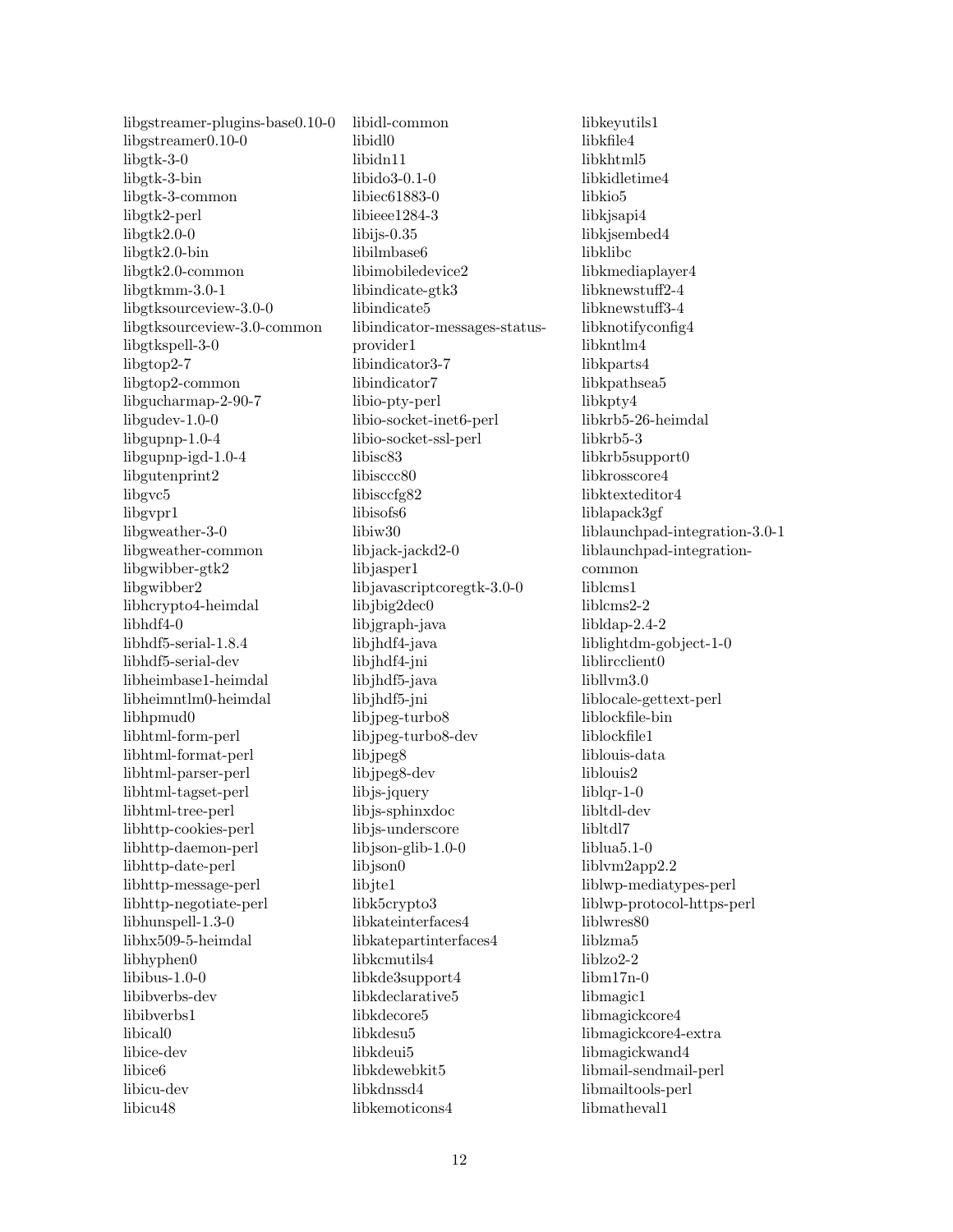libmeanwhile1 libmetacity-private0 libmhash2 libminiupnpc8 libmission-control-plugins0 libmng1 libmount1 libmpc2 libmpfr4 libmtdev1 libmtp-common libmtp-runtime libmtp9 libmusicbrainz3-6 libmysqlclient18 libmythes-1.2-0 libnautilus-extension1a libncurses5 libncurses5-dev libncursesw5 libneon27-gnutls libnepomuk4 libnepomukdatamanagement4 libnepomukquery4a libnepomuksync4 libnepomukutils4 libnet-http-perl libnet-ssleay-perl libnetfilter-conntrack3 libnetpbm10 libnettle4 libnewt0.52 libnfnetlink0 libnfsidmap2 libnice10 libnih-dbus1 libnih1 libnl-3-200 libnl-genl-3-200 libnl-route-3-200 libnm-glib-vpn1 libnm-glib4 libnm-gtk-common libnm-gtk0 libnm-util2 libnotify-bin libnotify4 libnspr4 libnss-ldap libnss-mdns libnss3 libnss3-1d libntlm0 libntrack-qt4-1

libntrack0 libnuma1 libnux-2.0-0 libnux-2.0-common libnx-xorg liboauth0 libodbc1 libogg0 libopencc1 libopenexr6 libopenmpi-dev libopenmpi1.3 libopenobex1 libopts25 liborbit2 liborc-0.4-0 libossp-uuid16 libotf0 liboverlay-scrollbar-0.2-0 liboverlay-scrollbar3-0.2-0 libp11-kit0 libpackagekit-glib2-14 libpam-cap libpam-ck-connector libpam-gnome-keyring libpam-ldap libpam-modules libpam-modules-bin libpam-runtime libpam0g libpanel-applet-4-0 libpango-perl libpango1.0-0 libpangomm-1.4-1 libpaper-utils libpaper1 libparpack2 libparted0debian1 libpathplan4 libpcap0.8 libpci3 libpciaccess0 libpcre3 libpcre3-dev libpcrecpp0 libpcsclite1 libpeas-1.0-0 libpeas-common libperl5.14 libphonon4 libpipeline1 libpixman-1-0 libpkcs11-helper1 libplasma3

libplist1 libplymouth2 libpng12-0 libpng12-dev libpolkit-agent-1-0 libpolkit-backend-1-0 libpolkit-gobject-1-0 libpolkit-qt-1-1 libpoppler-glib8 libpoppler19 libpopt0 libportaudio2 libpostproc52 libprotobuf7 libprotoc7 libproxy1 libproxy1-plugin-gsettings libproxy1-plugin-networkmanager libpth20 libpthread-stubs0 libpthread-stubs0-dev libpulse-mainloop-glib0 libpulse0 libpulsedsp libpurple-bin libpurple0 libpython2.7 libqapt-runtime libqapt1 libqca2 libqhull5 libqrupdate1 libqt4-dbus libqt4-declarative libqt4-designer libqt4-network libqt4-opengl libqt4-qt3support libqt4-script libqt4-sql libqt4-sql-sqlite libqt4-svg libqt4-xml libqt4-xmlpatterns libqtbamf1 libqtcore4 libqtdee2 libqtgconf1 libqtgui4 libqtwebkit4 libquadmath0 libquvi-scripts libquvi7 libraptor2-0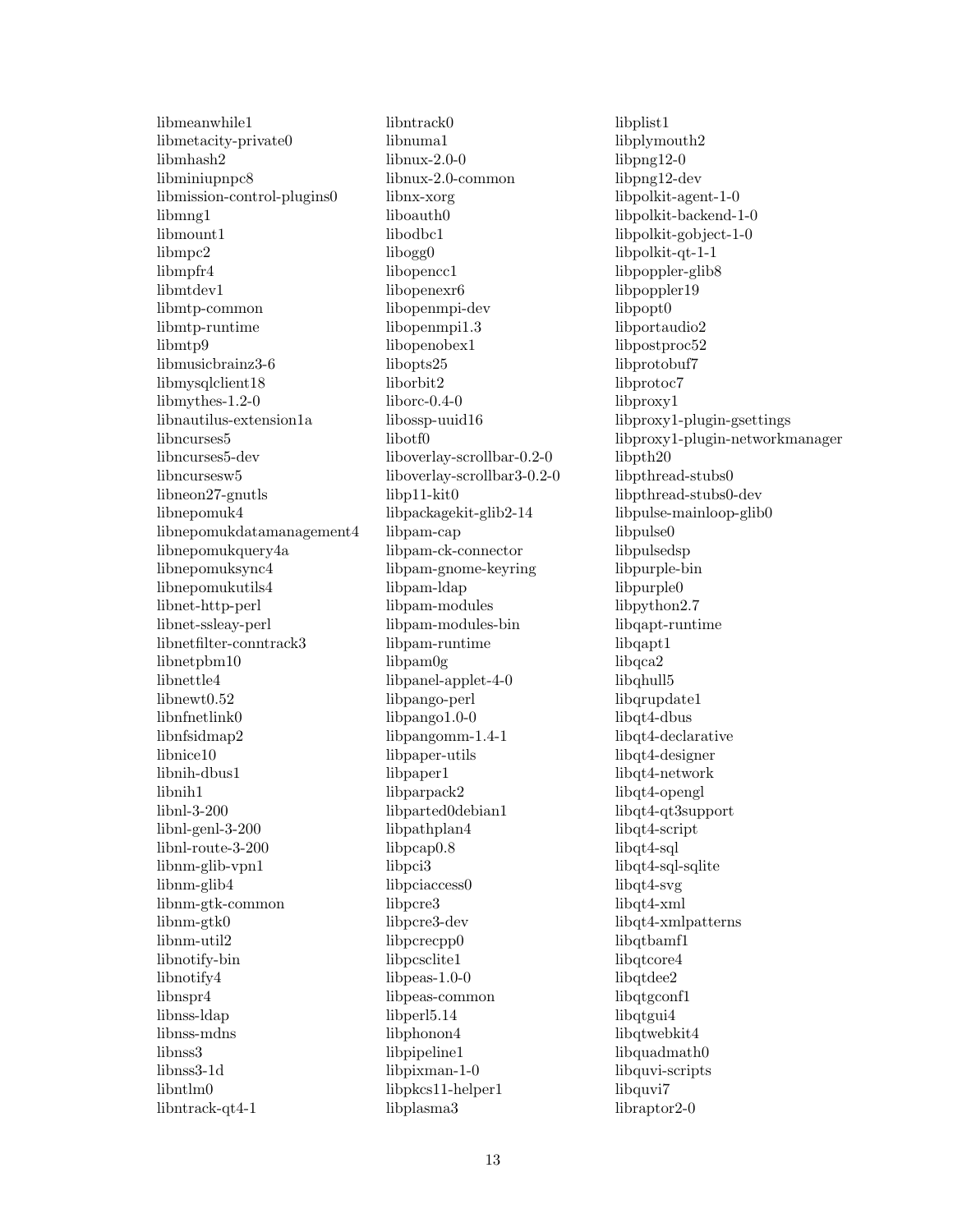librarian0 librasqal3 libraw1394-11 libraw5 librdf0 librdmacm1 libreadline-dev libreadline5 libreadline6 libreadline6-dev libreoffice-base-core libreoffice-calc libreoffice-common libreoffice-core libreoffice-draw libreoffice-emailmerge libreoffice-gnome libreoffice-gtk libreoffice-help-en-us libreoffice-impress libreoffice-math libreoffice-style-human libreoffice-style-tango libreoffice-writer librest-0.7-0 librhythmbox-core5 libroken18-heimdal librsvg2-2 librsvg2-common librsync1 librtmp0 libsamplerate0 libsane libsane-common libsane-hpaio libsasl2-2 libsasl2-modules libschroedinger-1.0-0 libsdl1.2debian libselinux1 libselinux1-dev libsensors4 libsepol1 libsepol1-dev libsgutils2-2 libshout3 libsigc++-2.0-0c2a libslang2 libslp1 libsm-dev libsm6 libsmbclient libsndfile1 libsnmp-base

libsnmp15 libsocket6-perl libsolid4 libsonic0 libsoprano4 libsoup-gnome2.4-1 libsoup2.4-1 libspectre1 libspeechd2 libspeex1 libspeexdsp1 libsqlite3-0 libss2 libssh-4 libssl-dev libssl-doc libssl1.0.0 libstartup-notification0 libstdc++6  $libstdc++6-4.6-dev$ libstreamanalyzer0 libstreams0 libsvn1 libswitch-perl libswscale2 libsyncdaemon-1.0-1 libsys-hostname-long-perl libsysfs2 libt1-5 libtag1-vanilla libtag1c2a libtalloc2 libtasn1-3 libtdb1 libtelepathy-farstream2 libtelepathy-glib0 libtelepathy-logger2 libtext-charwidth-perl libtext-iconv-perl libtext-wrapi18n-perl libthai-data libthai0 libtheora0 libthreadweaver4 libtiff4 libtimedate-perl libtimezonemap1 libtinfo-dev libtinfo5 libtirpc1 libtool libtorque2 libtotem-plparser17 libtotem0

libubuntuoneui-3.0-1 libudev0 libumfpack5.4.0 libunique-3.0-0 libunistring0 libunity-2d-private0 libunity-core-5.0-5 libunity-misc4 libunity9 libupower-glib1 liburi-perl libusb-0.1-4 libusb-1.0-0 libusbmuxd1 libutempter0 libutouch-evemu1 libutouch-frame1 libutouch-geis1 libutouch-grail1 libuuid-perl libuuid1 libv4l-0 libv4lconvert0 libva1 libvirtodbc0 libvisual-0.4-0 libvisual-0.4-plugins libvncserver0 libvorbis0a libvorbisenc2 libvorbisfile3 libvpx1 libvte-2.90-9 libvte-2.90-common libvte-common libvte9 libwacom-common libwacom2 libwavpack1 libwbclient0 libwebkitgtk-3.0-0 libwebkitgtk-3.0-common libwind0-heimdal libwmf0.2-7 libwmf0.2-7-gtk libwnck-3-0 libwnck-3-common libwnck-common libwnck22 libwpd-0.9-9 libwpg-0.2-2 libwps-0.2-2 libwrap0 libwww-perl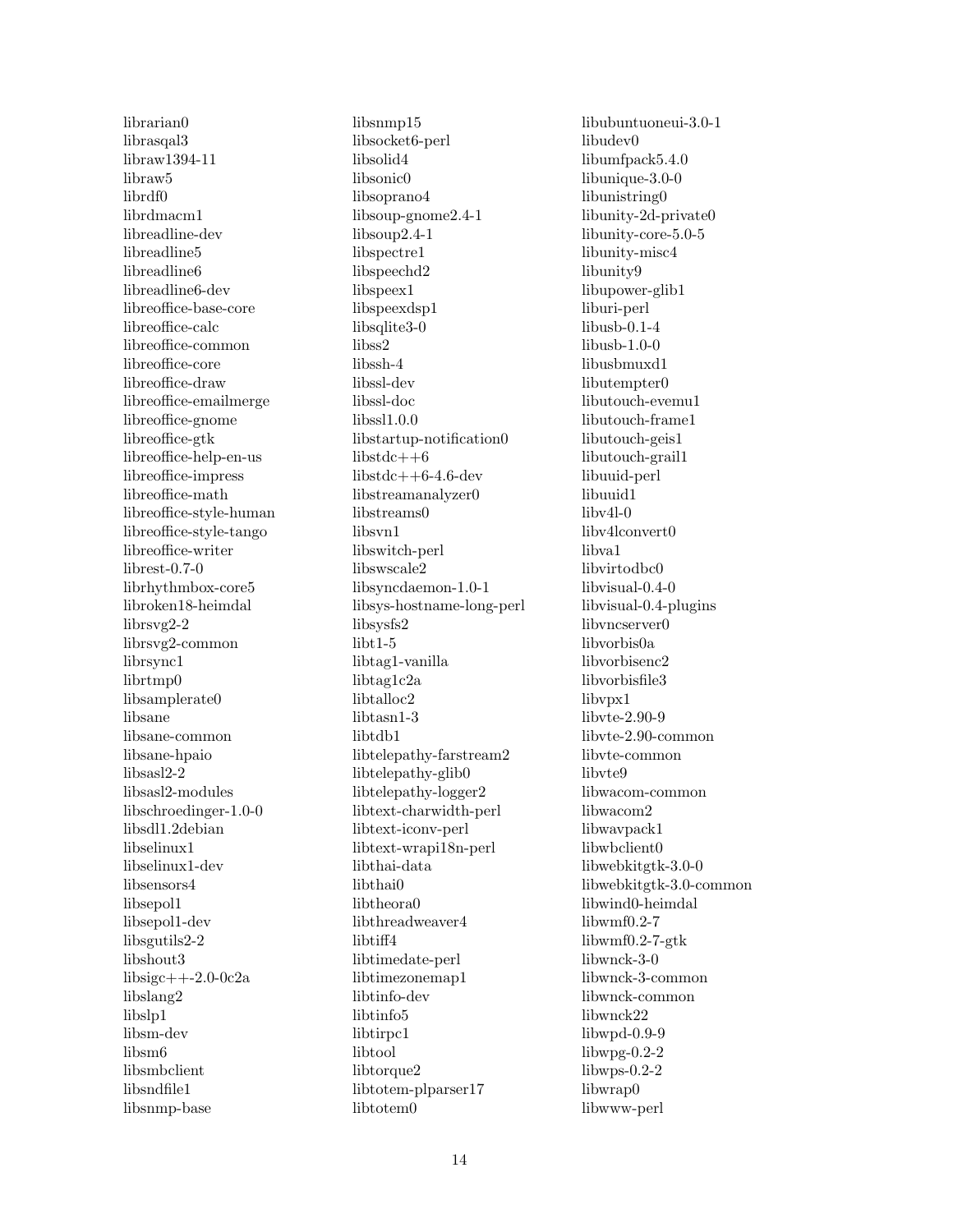libwww-robotrules-perl libwxbase2.8-0 libwxgtk2.8-0 libx11-6 libx11-data libx11-dev libx11-doc libx11-xcb1 libx86-1 libxapian22 libxatracker1 libxau-dev libxau6 libxaw7 libxcb-dri2-0 libxcb-glx0 libxcb-render0 libxcb-shape0 libxcb-shm0 libxcb-util0 libxcb1 libxcb1-dev libxcomp3 libxcompext3 libxcomposite1 libxcompshad3 libxcursor1 libxdamage1 libxdmcp-dev libxdmcp6 libxext-dev libxext6 libxfixes3 libxfont1 libxft2 libxi6 libxinerama1 libxkbfile1 libxklavier16 libxml2 libxml2-utils libxmlrpc-core-c3 libxmu-dev libxmu-headers libxmu6 libxmuu-dev libxmuu1 libxp6 libxpm4 libxrandr2 libxrender1 libxres1 libxslt1.1 libxss1

libxt-dev libxt6 libxtst6 libxv1 libxvmc1 libxxf86dga1 libxxf86vm1 libyajl1 libyaml-tiny-perl libyelp0 libzeitgeist-1.0-1 libzephyr4 light-themes lightdm linux-firmware linux-generic linux-headers-3.2.0-23 linux-headers-3.2.0-23-generic linux-headers-3.2.0-32 linux-headers-3.2.0-32-generic linux-headers-3.2.0-58 linux-headers-3.2.0-58-generic linux-headers-3.2.0-60 linux-headers-3.2.0-60-generic linux-headers-3.2.0-61 linux-headers-3.2.0-61-generic linux-headers-generic linux-image-3.2.0-23-generic linux-image-3.2.0-31-generic linux-image-3.2.0-32-generic linux-image-3.2.0-33-generic linux-image-3.2.0-34-generic linux-image-3.2.0-35-generic linux-image-3.2.0-36-generic linux-image-3.2.0-37-generic linux-image-3.2.0-38-generic linux-image-3.2.0-39-generic linux-image-3.2.0-40-generic linux-image-3.2.0-41-generic linux-image-3.2.0-43-generic linux-image-3.2.0-44-generic linux-image-3.2.0-45-generic linux-image-3.2.0-48-generic linux-image-3.2.0-51-generic linux-image-3.2.0-52-generic linux-image-3.2.0-53-generic linux-image-3.2.0-54-generic linux-image-3.2.0-55-generic linux-image-3.2.0-56-generic linux-image-3.2.0-57-generic linux-image-3.2.0-58-generic linux-image-3.2.0-59-generic linux-image-3.2.0-60-generic linux-image-3.2.0-61-generic

linux-image-generic linux-libc-dev linux-sound-base lm-sensors lmodern locales lockfile-progs login logrotate lsb-base lsb-release lshw lsof ltrace luatex m17n-contrib m17n-db m4 mahiongg make makedev man-db manpages manpages-dev mawk mdadm media-player-info memtest86+ menu metacity metacity-common migrationtools mime-support mlocate mobile-broadband-providerinfo modemmanager module-init-tools mosh mount mountall mousetweaks mpi-default-bin mpi-default-dev mscompress mtools mtr-tiny multiarch-support myspell-en-au myspell-en-gb myspell-en-za mysql-common mythes-en-us nano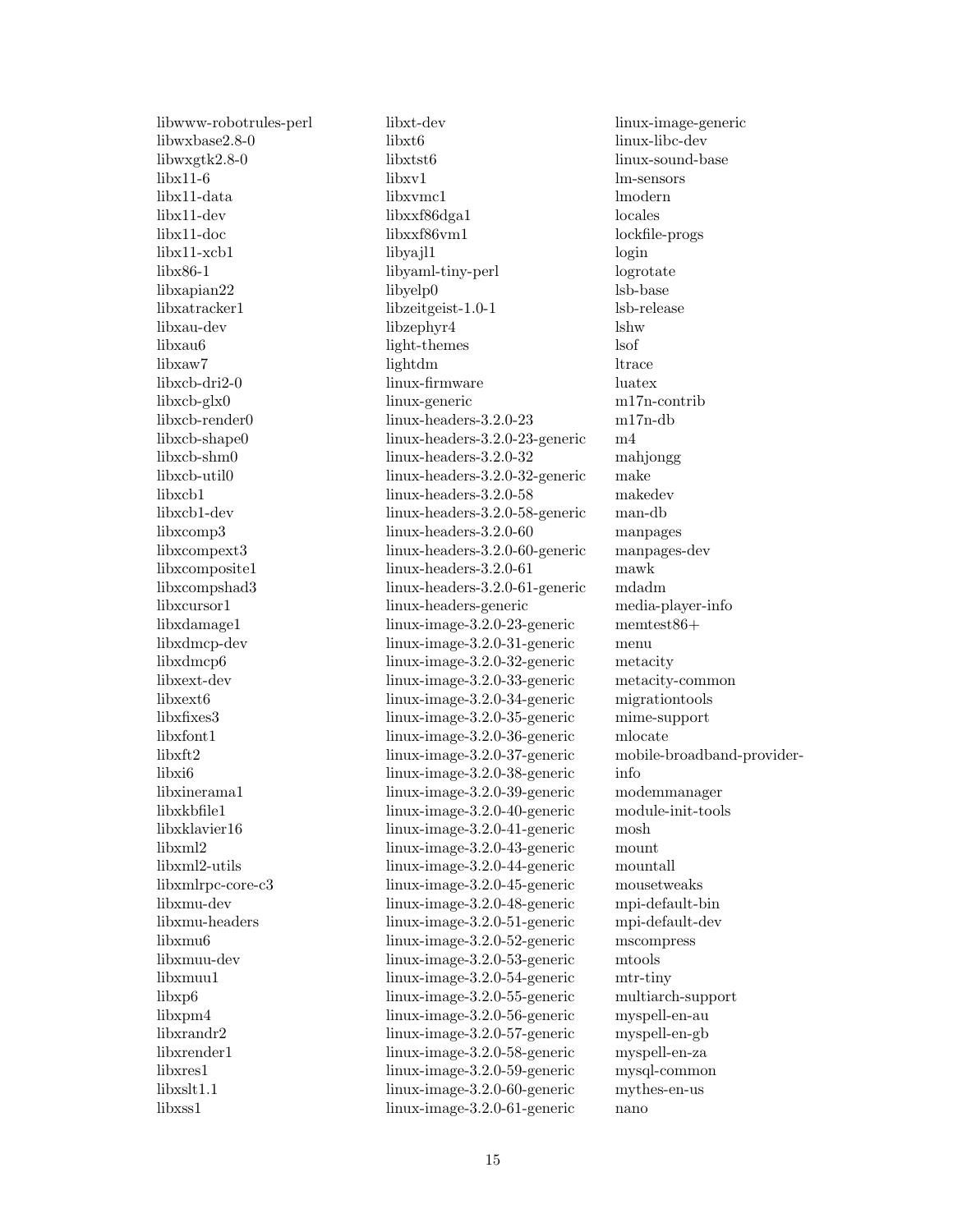nautilus nautilus-data nautilus-sendto nautilus-sendto-empathy nautilus-share ncftp ncurses-base ncurses-bin net-tools netbase netcat-openbsd netpbm network-manager network-manager-gnome network-manager-pptp network-manager-pptp-gnome nfs-common nfs-kernel-server notify-osd notify-osd-icons nscd ntfs-3g ntp ntpdate ntrack-module-libnl-0 nux-tools nvidia-common nvidia-current-updates nvidia-current-updates-dev nvidia-settings-updates nx-common nxagent obex-data-server obexd-client octave3.2 octave3.2-common odbcinst odbcinst1debian2 onboard oneconf openjdk-6-jre openjdk-6-jre-headless openjdk-6-jre-lib openmpi-bin openmpi-checkpoint openmpi-common openoffice.org-hyphenation openprinting-ppds openssh-blacklist openssh-client openssh-server openssl openvpn os-prober

overlay-scrollbar oxygen-icon-theme parted passwd patch pciutils pcmciautils perl perl-base perl-modules pgplot5 phonon phonon-backend-gstreamer php5-cli php5-common php5-fpm php5-ldap phpldapadmin pkg-config plasma-scriptengine-javascript plymouth plymouth-label plymouth-theme-ubuntu-logo plymouth-theme-ubuntu-text pm-utils po-debconf policykit-1 policykit-1-gnome policykit-desktop-privileges poppler-data poppler-utils popularity-contest postfix powermgmt-base ppp pppconfig pppoeconf pptp-linux printer-driver-c2esp printer-driver-foo2zjs printer-driver-gutenprint printer-driver-hpcups printer-driver-hpijs printer-driver-min12xxw printer-driver-pnm2ppa printer-driver-postscript-hp printer-driver-ptouch printer-driver-pxljr printer-driver-sag-gdi printer-driver-splix procps protobuf-compiler psmisc psutils

pulseaudio pulseaudio-module-bluetooth pulseaudio-module-gconf pulseaudio-module-x11 pulseaudio-utils pwgen python python-appindicator python-apport python-apt python-apt-common python-aptdaemon python-aptdaemon.gtk3widgets python-aptdaemon.pkcompat python-brlapi python-cairo python-chardet python-configglue python-configobj python-crypto python-cups python-cupshelpers python-dateutil python-dbus python-dbus-dev python-debian python-debtagshw python-decorator python-defer python-dev python-dirspec python-docutils python-egenix-mxdatetime python-egenix-mxtools python-gconf python-gdbm python-gi python-gi-cairo python-glade2 python-gmenu python-gnomekeyring python-gnupginterface python-gobject python-gobject-2 python-gst0.10 python-gtk2 python-h5py python-httplib2 python-ibus python-imaging python-jinja2 python-keyring python-launchpadlib python-lazr.restfulclient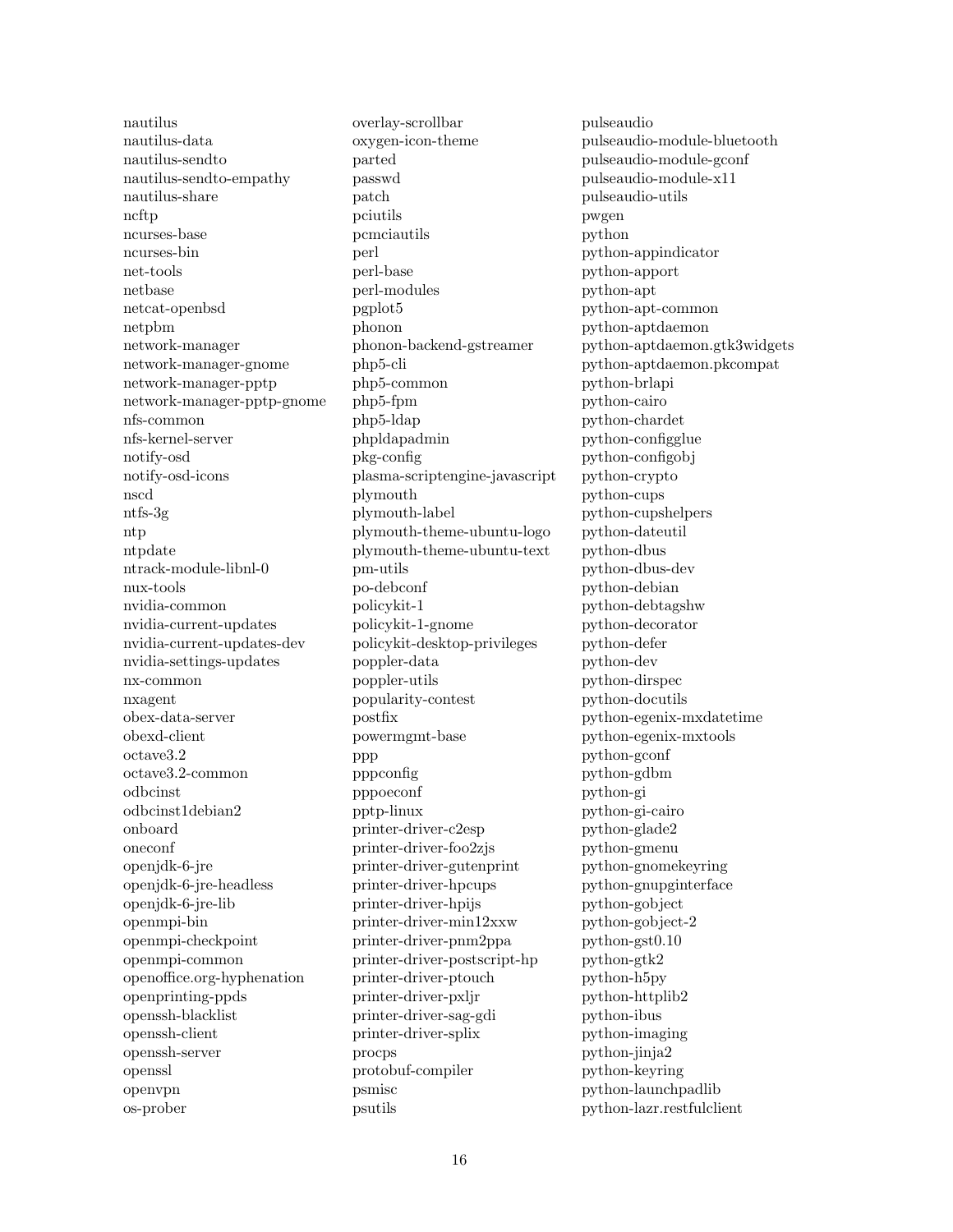python-lazr.uri python-libproxy python-libxml2 python-louis python-lxml python-mako python-markupsafe python-matplotlib python-matplotlib-data python-minimal python-mlpy python-mlpy-lib python-mpi4py python-mysqldb python-notify python-numpy python-oauth python-openssl python-packagekit python-pam python-paramiko python-pexpect python-piston-mini-client python-pkg-resources python-problem-report python-progressbar python-protobuf python-pyatspi2 python-pycurl python-pygments python-pyinotify python-pyparsing python-pyrss2gen python-renderpm python-reportlab python-reportlab-accel python-roman python-scipy python-serial python-setuptools python-simplegeneric python-simplejson python-smbc python-software-properties python-speechd python-sphinx python-support python-tk python-twisted-bin python-twisted-core python-twisted-names python-twisted-web python-tz python-ubuntu-sso-client

python-ubuntuone-client python-ubuntuone-controlpanel python-ubuntuone-storageprotocoshotwell python-uno python-virtkey python-wadllib python-wxgtk2.8 python-wxversion python-xapian python-xdg python-xkit python-zeitgeist python-zope.interface python2.7 python2.7-dev python2.7-minimal qapt-batch qdbus qt-at-spi radeontool rarian-compat rdesktop rdmacm-utils readline-common remmina remmina-common remmina-plugin-rdp remmina-plugin-vnc resolvconf rfkill rhythmbox rhythmbox-data rhythmbox-mozilla rhythmbox-plugin-cdrecorder rhythmbox-plugin-magnatune rhythmbox-plugin-zeitgeist rhythmbox-plugins rhythmbox-ubuntuone rpcbind rsync rsyslog rtkit samba-common samba-common-bin sane-utils screen screen-resolution-extra seahorse sed sensible-utils sessioninstaller sgml-base sgml-data

shared-desktop-ontologies shared-mime-info sharutils simple-scan slapd smartmontools smbclient smbfs sni-qt software-center software-center-aptdaemonplugins software-properties-common software-properties-gtk soprano-daemon sound-theme-freedesktop speech-dispatcher sphinx-common sphinx-doc ssh ssh-askpass-gnome ssh-import-id ssl-cert strace subversion sudo swig swig2.0 synaptic syslinux syslinux-common syslinux-legacy system-config-printer-common system-config-printer-gnome system-config-printer-udev sysv-rc sysvinit-utils tar tcl tcl8.5 tcpd tcpdump tcsh telepathy-gabble telepathy-haze telepathy-idle telepathy-indicator telepathy-logger telepathy-mission-control-5 telepathy-salut telnet tex-common texinfo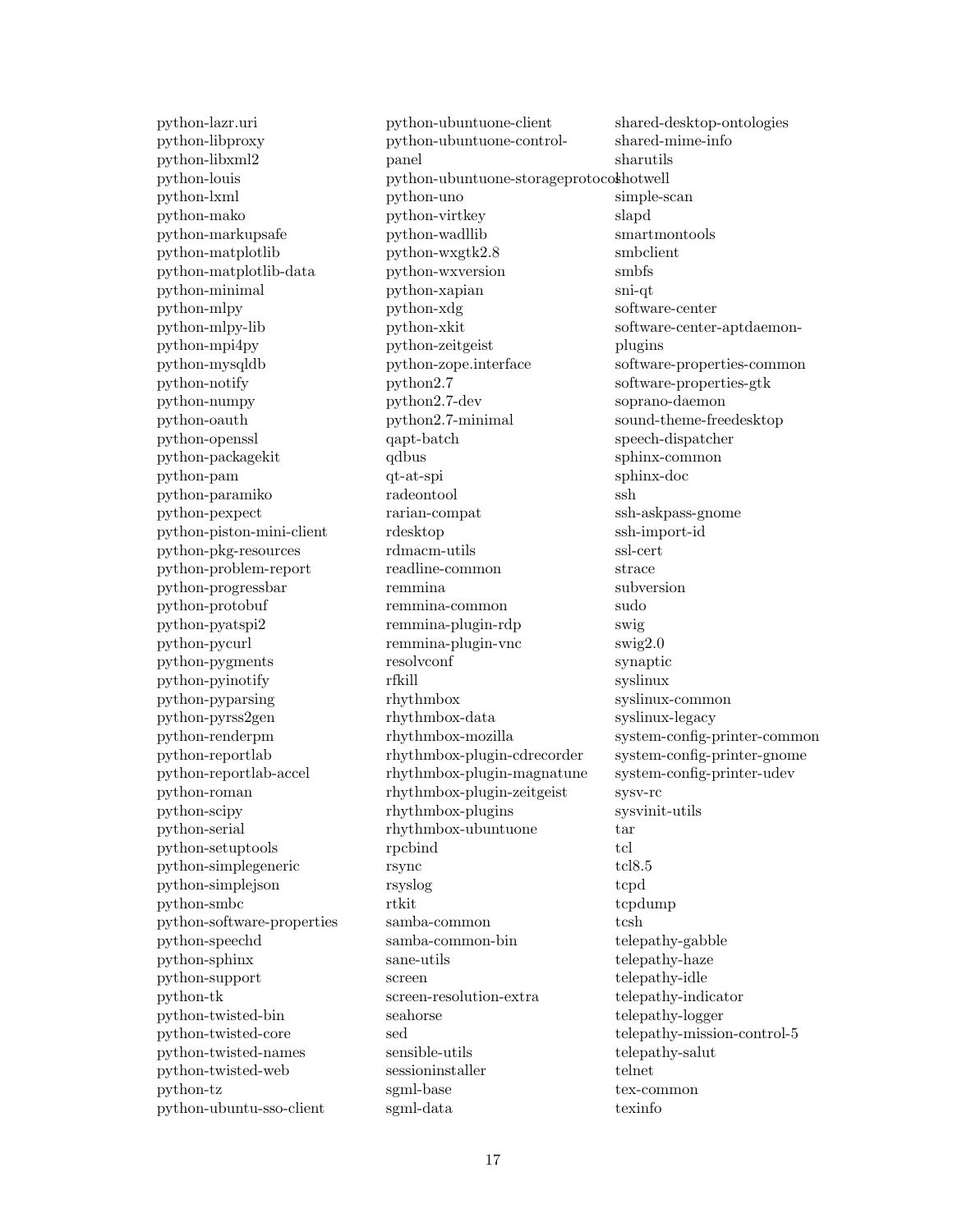texlive-base texlive-binaries texlive-common texlive-doc-base texlive-luatex thunderbird thunderbird-globalmenu thunderbird-gnome-support thunderbird-locale-en thunderbird-locale-en-us time tk tk8.5 toshset totem totem-common totem-mozilla totem-plugins traceroute transmission-common transmission-gtk ttf-dejavu-core ttf-dejavu-extra ttf-freefont ttf-indic-fonts-core ttf-lyx ttf-punjabi-fonts ttf-ubuntu-font-family ttf-wqy-microhei tzdata tzdata-java ubuntu-artwork ubuntu-desktop ubuntu-docs ubuntu-extras-keyring ubuntu-keyring ubuntu-minimal ubuntu-mono ubuntu-sounds ubuntu-sso-client ubuntu-sso-client-gtk ubuntu-standard ubuntu-system-service ubuntu-wallpapers ubuntu-wallpapers-precise ubuntuone-client ubuntuone-client-gnome ubuntuone-control-panel ubuntuone-couch ubuntuone-installer ucf udev udisks ufw

unattended-upgrades unity unity-2d unity-2d-common unity-2d-panel unity-2d-shell unity-2d-spread unity-asset-pool unity-common unity-greeter unity-lens-applications unity-lens-files unity-lens-music unity-lens-video unity-scope-musicstores unity-scope-video-remote unity-services uno-libs3 unzip update-inetd update-manager update-manager-core update-notifier update-notifier-common upower upstart ure ureadahead usb-creator-common usb-creator-gtk usb-modeswitch usb-modeswitch-data usbmuxd usbutils util-linux uuid uuid-runtime vbetool vim vim-common vim-runtime vim-tiny vino virtuoso-minimal virtuoso-opensource-6.1-bin virtuoso-opensource-6.1 common wamerican wbritish wget whiptail whois whoopsie wireless-regdb

wireless-tools wodim wpasupplicant x11-apps x11-common x11-session-utils x11-utils x11-xfs-utils x11-xkb-utils x11-xserver-utils x11proto-core-dev x11proto-input-dev x11proto-kb-dev x11proto-print-dev x11proto-xext-dev x11vnc x11vnc-data xauth xaw3dg xbitmaps xcursor-themes xdg-user-dirs xdg-user-dirs-gtk xdg-utils xdiagnose xfonts-base xfonts-encodings xfonts-mathml xfonts-scalable xfonts-utils xfsprogs xinit xinput xkb-data xml-core xorg xorg-docs-core xorg-sgml-doctools xserver-common xserver-xorg xserver-xorg-core xserver-xorg-input-all xserver-xorg-input-evdev xserver-xorg-input-mouse xserver-xorg-input-synaptics xserver-xorg-input-vmmouse xserver-xorg-input-wacom xserver-xorg-video-all xserver-xorg-video-ati xserver-xorg-video-cirrus xserver-xorg-video-fbdev xserver-xorg-video-intel xserver-xorg-video-mach64 xserver-xorg-video-mga